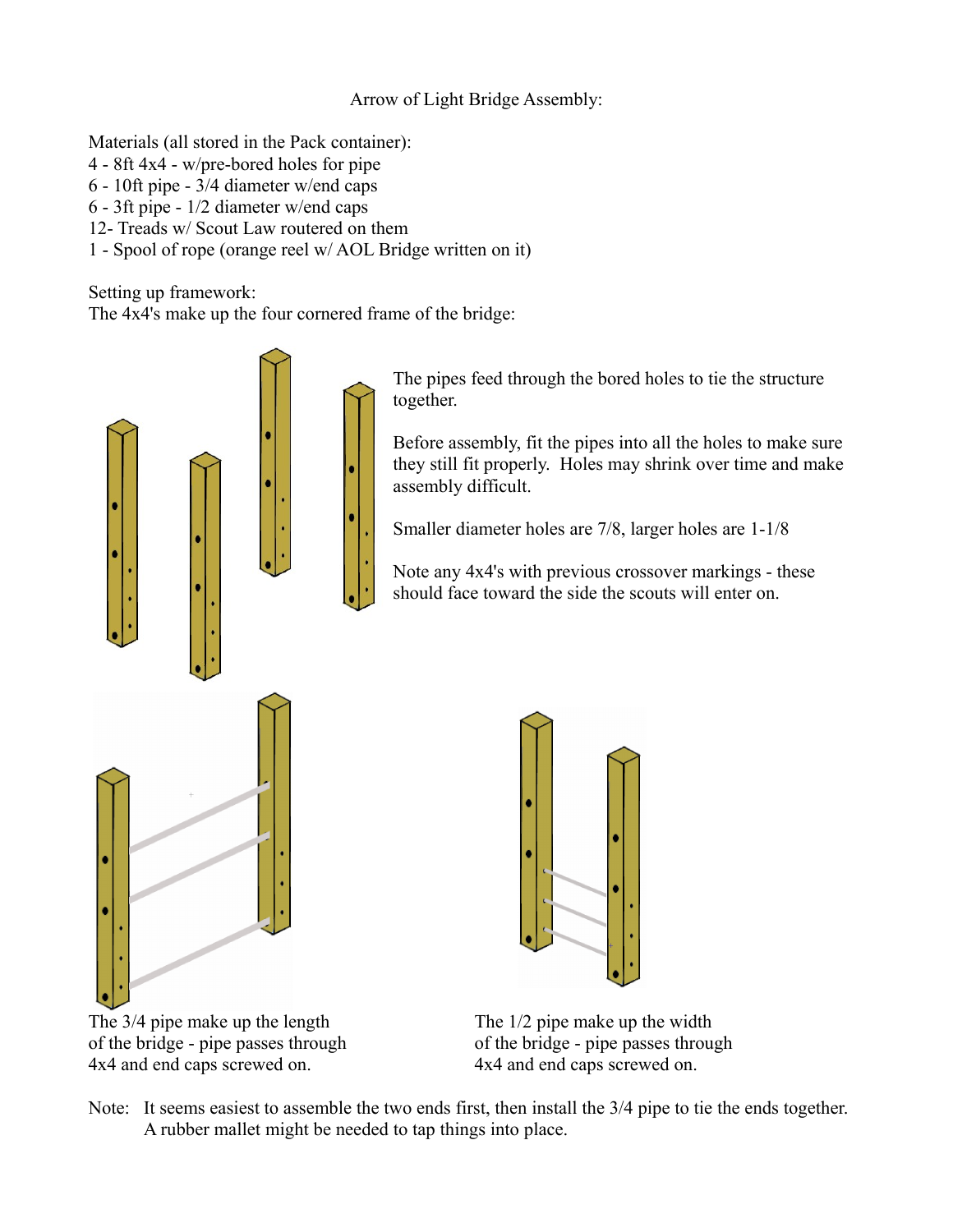Frame Structure should now look like this, and ready for the treads:



Laying treads onto structure:

- Lay treads out on the middle row of 3/4 pipe to make the walkway of the bridge.
- Each tread has a word from the Scout Law.
- Lay the treads so the scout walks the Law in order as he crosses:



Securing Treads:

Last step is to use the rope to tie down the treads so they don't slip off while the scout walks across.

Unroll rope from spool, find center of the length, have helper coil both rope ends back to center.